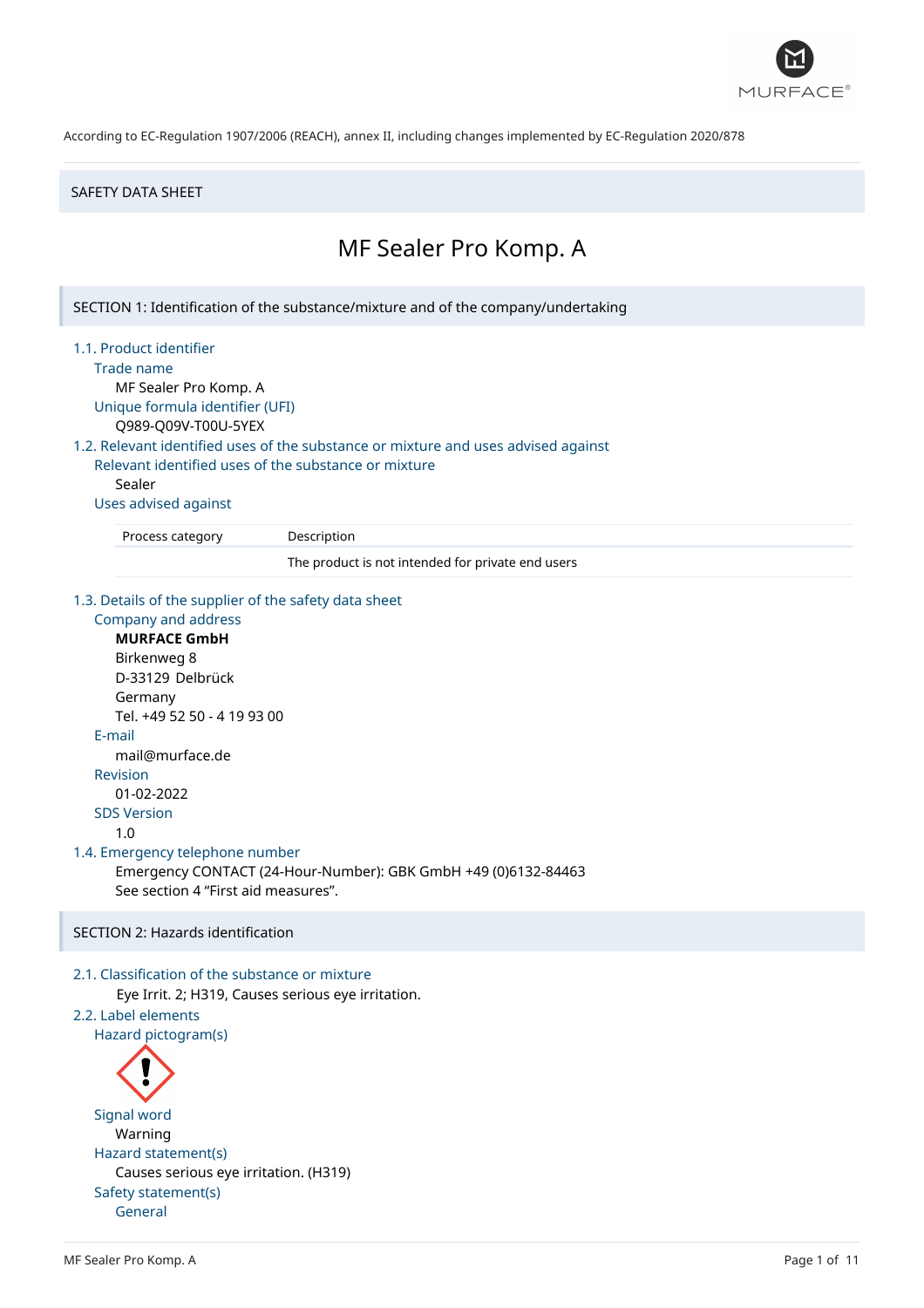

```
-
      Prevention
         Wear eye protection/protective gloves. (P280)
      Response
         If eye irritation persists: Get medical advice/attention. (P337+P313)
      Storage
         -
      Disposal
         -
   Hazardous substances
      No special
2.3. Other hazards
```
Additional labelling

```
Not applicable
```
#### Additional warnings

This mixture/product does not contain any substances considered to meet the criteria classifying them as PBT and/or vPvB.

SECTION 3: Composition/information on ingredients

# 3.2. Mixtures

| Product/substance                                      | <b>Identifiers</b>      | % w/w           | Classification                           | Note  |
|--------------------------------------------------------|-------------------------|-----------------|------------------------------------------|-------|
| $2-(2-$<br>butoxyethoxy)ethanol;diethylene             | CAS No.: 112-34-5       | $\geq$ 3 - < 6% | Eye Irrit. 2, H319                       |       |
| glycol monobutyl ether                                 | EC No.: 203-961-6       |                 |                                          |       |
|                                                        | REACH:                  |                 |                                          |       |
|                                                        | Index No.: 603-096-00-8 |                 |                                          |       |
| 2-butoxyethanol; ethylene glycol<br>monobutyl ether;2- | CAS No.: 111-76-2       | $\geq$ 3 - < 6% | Acute Tox. 4, H302<br>Acute Tox. 4, H312 | $[1]$ |
| butoxyethanol; ethylene glycol                         | EC No.: 203-905-0       |                 | Skin Irrit. 2, H315                      |       |
| monobutyl ether; butyl cellosolve                      | REACH:                  |                 | Acute Tox. 4, H332<br>Eye Irrit. 2, H319 |       |
|                                                        | Index No.: 603-014-00-0 |                 |                                          |       |

-----

See full text of H-phrases in section 16. Occupational exposure limits are listed in section 8, if these are available. Other information

[1] European occupational exposure limit

# SECTION 4: First aid measures

# 4.1. Description of first aid measures

# General information

In the case of accident: Contact a doctor or casualty department – take the label or this safety data sheet. Contact a doctor if in doubt about the injured person's condition or if the symptoms persist. Never give an unconscious person water or other drink.

# Inhalation

Upon breathing difficulties or irritation of the respiratory tract: Bring the person into fresh air and stay with him/her.

#### Skin contact

Upon irritation: rinse with water. In the event of continued irritation, seek medical assistance.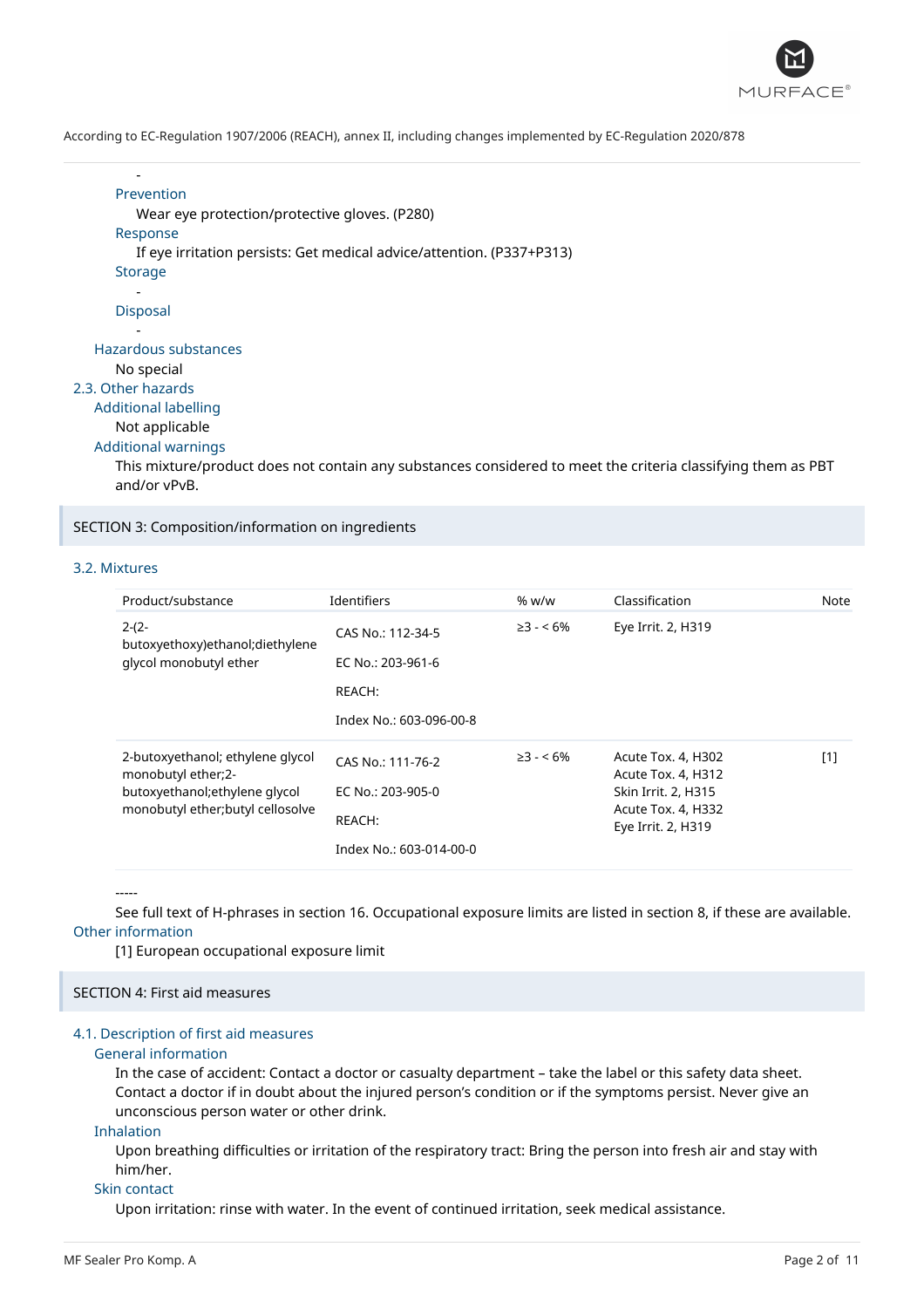

# Eye contact

Upon irritation of the eye: Remove contact lenses. Flush eyes immediately with plenty of water or isotonic water (20-30°C) for at least 5 minutes and continue until irritation stops. Make sure to flush under upper and lower eyelids. If irritation continues, contact a doctor. Continue flushing during transport.

# Ingestion

Provide plenty of water for the person to drink and stay with him/her. In case of malaise, seek medical advice immediately and bring the safety data sheet or label from the product. Do not induce vomiting, unless recommended by the doctor. Have the victim lean forward with head down to avoid inhalation of- or choking on vomited material.

#### Burns

Not applicable

## 4.2. Most important symptoms and effects, both acute and delayed

Irritation effects: This product contains substances, which may cause irritation upon exposure to skin, eyes or lungs. Exposure may result in an increased absorption potential of other hazardous substances at the area of exposure.

# 4.3. Indication of any immediate medical attention and special treatment needed

#### If eye irritation persists: Get medical advice/attention.

## Information to medics

Bring this safety data sheet or the label from this product.

# SECTION 5: Firefighting measures

# 5.1. Extinguishing media

Suitable extinguishing media: Alcohol-resistant foam, carbon dioxide, powder, water mist.

Unsuitable extinguishing media: Waterjets should not be used, since they can spread the fire.

# 5.2. Special hazards arising from the substance or mixture

Fire will result in dense smoke. Exposure to combustion products may harm your health. Closed containers, which are exposed to fire, should be cooled with water. Do not allow fire-extinguishing water to enter the sewage system and nearby surface waters.

If the product is exposed to high temperatures, e.g. in the event of fire, dangerous decomposition compounds are produced. These are:

Carbon oxides (CO / CO2).

# 5.3. Advice for firefighters

Wear self-contained breathing apparatus and protective clothing to prevent contact. Upon direct exposure contact The National Poisons Information Service (dial 111, 24 h service) in order to obtain further advice.

# SECTION 6: Accidental release measures

# 6.1. Personal precautions, protective equipment and emergency procedures

No specific requirements

# 6.2. Environmental precautions

# Avoid discharge to lakes, streams, sewers, etc.

6.3. Methods and material for containment and cleaning up

Use sand, earth, vermiculite, diatomaceous earth to contain and collect non-combustible absorbent materials and place in container for disposal, according to local regulations.

To the extent possible cleaning is performed with normal cleaning agents. Avoid use of solvents.

# 6.4. Reference to other sections

See section 13 on "Disposal considerations" in regard of handling of waste.

See section 8 "Exposure controls/personal protection" for protective measures.

#### SECTION 7: Handling and storage

# 7.1. Precautions for safe handling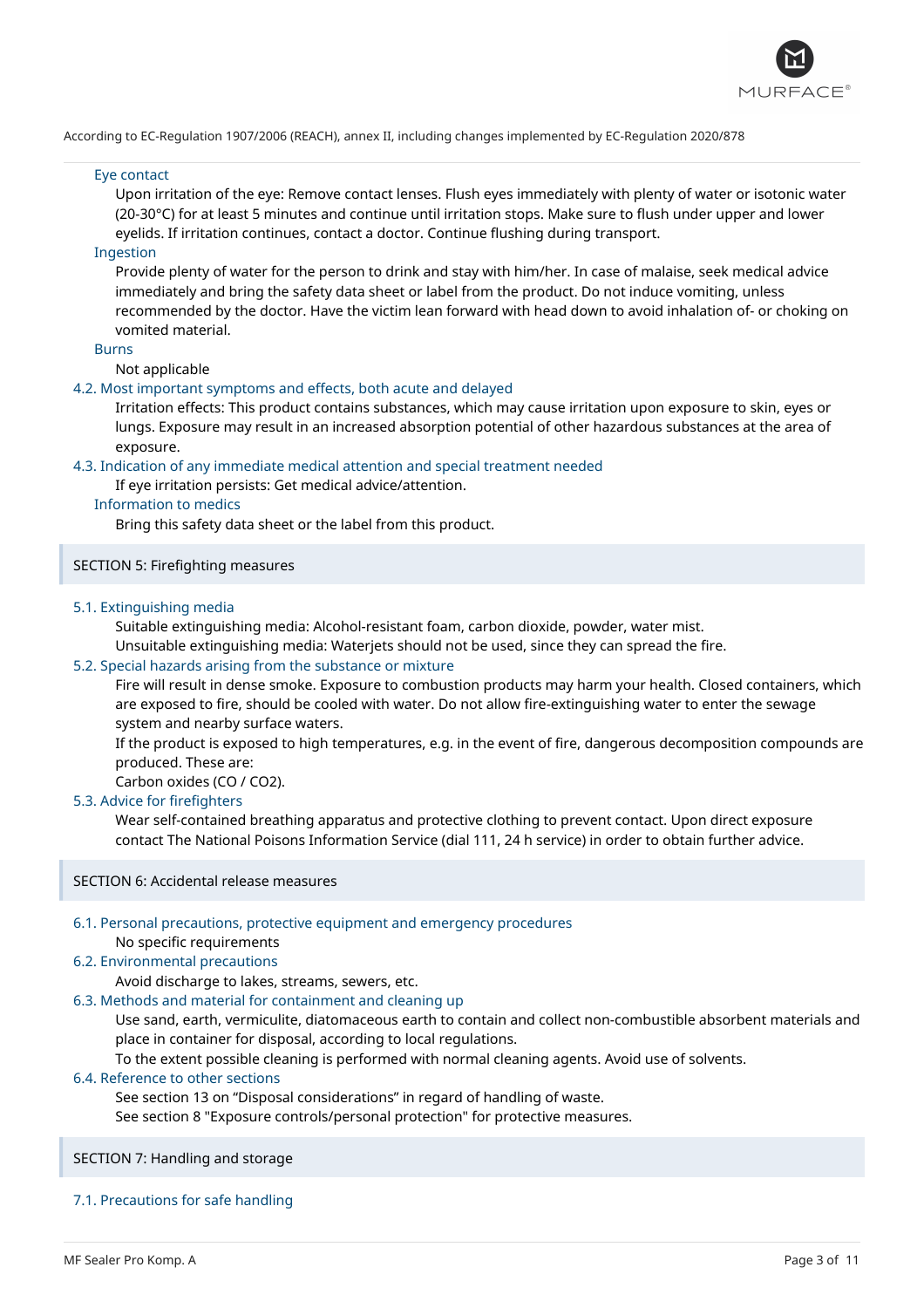

Smoking, drinking and consumption of food is not allowed in the work area.

See section 8 "Exposure controls/personal protection" for information on personal protection.

7.2. Conditions for safe storage, including any incompatibilities

Containers that have been opened must be carefully resealed and kept upright to prevent leakage. Recommended storage material

Keep only in original packaging.

# Storage temperature

Room temperature 18 to 23°C (Storage on stock, 3 to 8°C)

# Incompatible materials

Strong acids, strong bases, strong oxidizing agents, and strong reducing agents.

# 7.3. Specific end use(s)

This product should only be used for applications quoted in section 1.2

# SECTION 8: Exposure controls/personal protection

# 8.1. Control parameters

 $\overline{a}$ 

2-butoxyethanol; ethylene glycol monobutyl ether;2-butoxyethanol;ethylene glycol monobutyl ether;butyl cellosolve

Long term exposure limit (8 hours) (ppm): 25 Long term exposure limit (8 hours) (mg/m<sup>3</sup>): 123 Short term exposure limit (15 minutes) (ppm): 50 Short term exposure limit (15 minutes) (mg/m<sup>3</sup>): 246 Annotations: BMVG = Biological Monitoring Guidance Value exists

Sk = Can be absorbed through the skin and lead to systemic toxicity.

The Control of Substances Hazardous to Health Regulations 2002. SI 2002/2677 The Stationery Office 2002. EH40/2005 Workplace exposure limits (Fourth Edition 2020).

# DNEL

Product/substance 2-butoxyethanol; ethylene glycol monobutyl ether;2-butoxyethanol;ethylene glycol monobutyl ether;butyl cellosolve

DNEL Route of exposure Duration

# PNEC

No data available

# 8.2. Exposure controls

Compliance with the given occupational exposure limits values should be controlled on a regular basis. General recommendations

Smoking, drinking and consumption of food is not allowed in the work area.

# Exposure scenarios

There are no exposure scenarios implemented for this product.

# Exposure limits

Professional users are subjected to the legally set maximum concentrations for occupational exposure. See occupational hygiene limit values above.

# Appropriate technical measures

The formation of vapours must be kept at a minimum and below current limit values (see above). Installation of a local exhaust system if normal air flow in the work room is not sufficient is recommended. Ensure emergency eyewash and -showers are clearly marked.

# Hygiene measures

In between use of the product and at the end of the working day all exposed areas of the body must be washed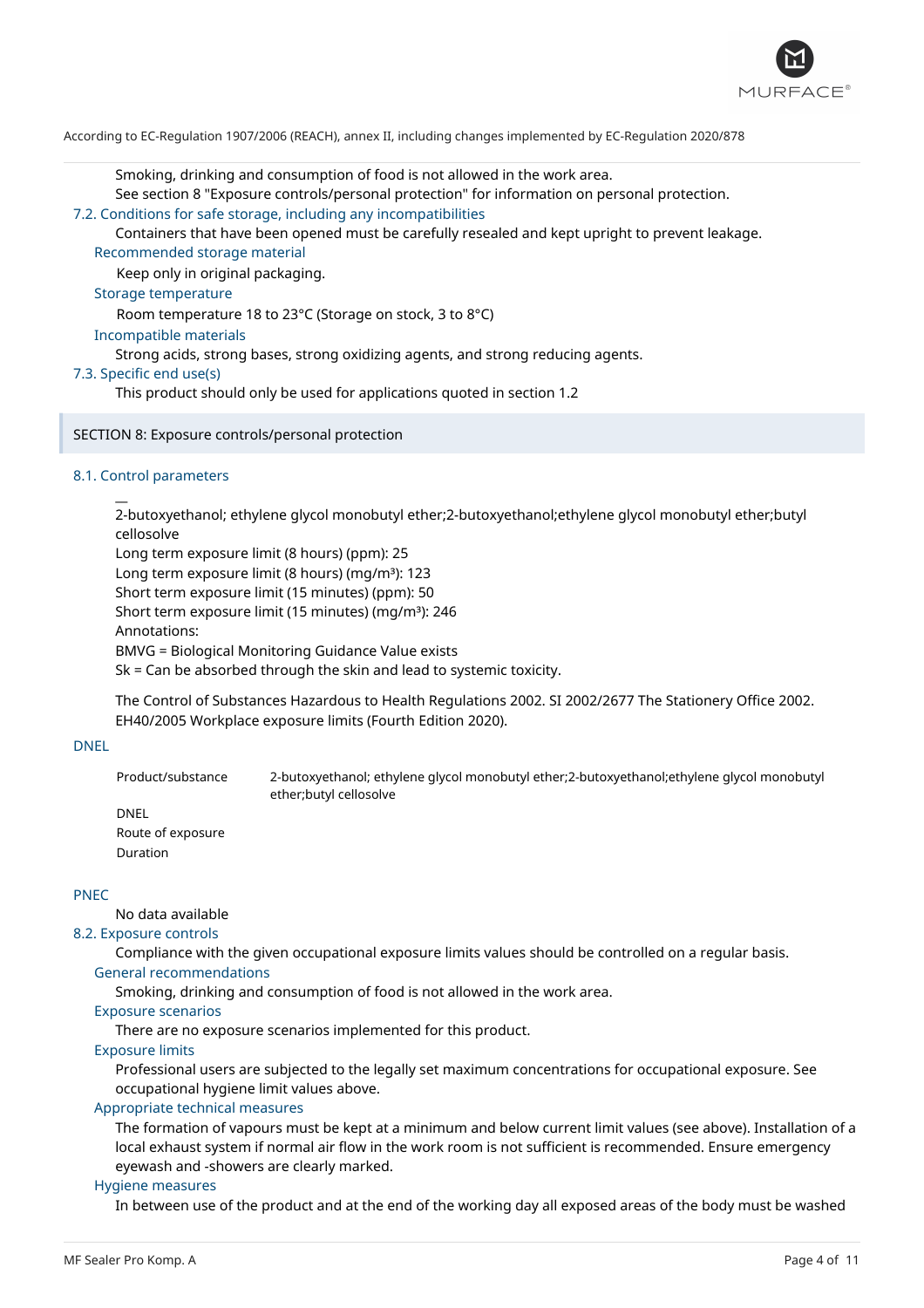

|    | thoroughly. Always wash hands, forearms and face.                     |                         |                             |                                   |  |
|----|-----------------------------------------------------------------------|-------------------------|-----------------------------|-----------------------------------|--|
|    | Measures to avoid environmental exposure                              |                         |                             |                                   |  |
|    | No specific requirements                                              |                         |                             |                                   |  |
|    | Individual protection measures, such as personal protective equipment |                         |                             |                                   |  |
|    | Generally                                                             |                         |                             |                                   |  |
|    | Use only CE marked protective equipment.                              |                         |                             |                                   |  |
|    | No specific requirements                                              |                         |                             |                                   |  |
|    | <b>Respiratory Equipment</b>                                          |                         |                             |                                   |  |
|    | Type                                                                  | Class                   | Colour                      | Standards                         |  |
|    | No special when used as<br>intended.                                  |                         |                             |                                   |  |
|    | Skin protection<br>No specific requirements<br><b>Hand protection</b> |                         |                             |                                   |  |
|    | Material                                                              | Glove thickness<br>(mm) | Breakthrough time<br>(min.) | Standards                         |  |
|    | Nitrile                                                               | 0.2                     | >480                        | EN374-2, EN374-3,<br><b>EN388</b> |  |
|    | Eye protection                                                        |                         |                             |                                   |  |
|    | Type                                                                  | Standards               |                             |                                   |  |
|    | Safety glasses                                                        | <b>EN166</b>            |                             |                                   |  |
|    | SECTION 9: Physical and chemical properties                           |                         |                             |                                   |  |
|    |                                                                       |                         |                             |                                   |  |
|    | 9.1. Information on basic physical and chemical properties            |                         |                             |                                   |  |
|    | Physical state                                                        |                         |                             |                                   |  |
|    | Liquid                                                                |                         |                             |                                   |  |
|    | Colour                                                                |                         |                             |                                   |  |
|    | Transparent white                                                     |                         |                             |                                   |  |
|    | Odour / Odour threshold                                               |                         |                             |                                   |  |
|    | Mild                                                                  |                         |                             |                                   |  |
| pH |                                                                       |                         |                             |                                   |  |
|    | Testing not relevant or not possible due to nature of the product.    |                         |                             |                                   |  |
|    | Density (g/cm <sup>3</sup> )                                          |                         |                             |                                   |  |
|    | 1.06 (23 °C)                                                          |                         |                             |                                   |  |
|    | Kinematic viscosity                                                   |                         |                             |                                   |  |
|    | 20 mPa.s (25 °C)                                                      |                         |                             |                                   |  |
|    | Particle characteristics                                              |                         |                             |                                   |  |
|    | Does not apply to liquids.                                            |                         |                             |                                   |  |
|    | Phase changes                                                         |                         |                             |                                   |  |

Softening point/range (waxes and pastes) (°C)

Does not apply to liquids.

Boiling point (°C) 100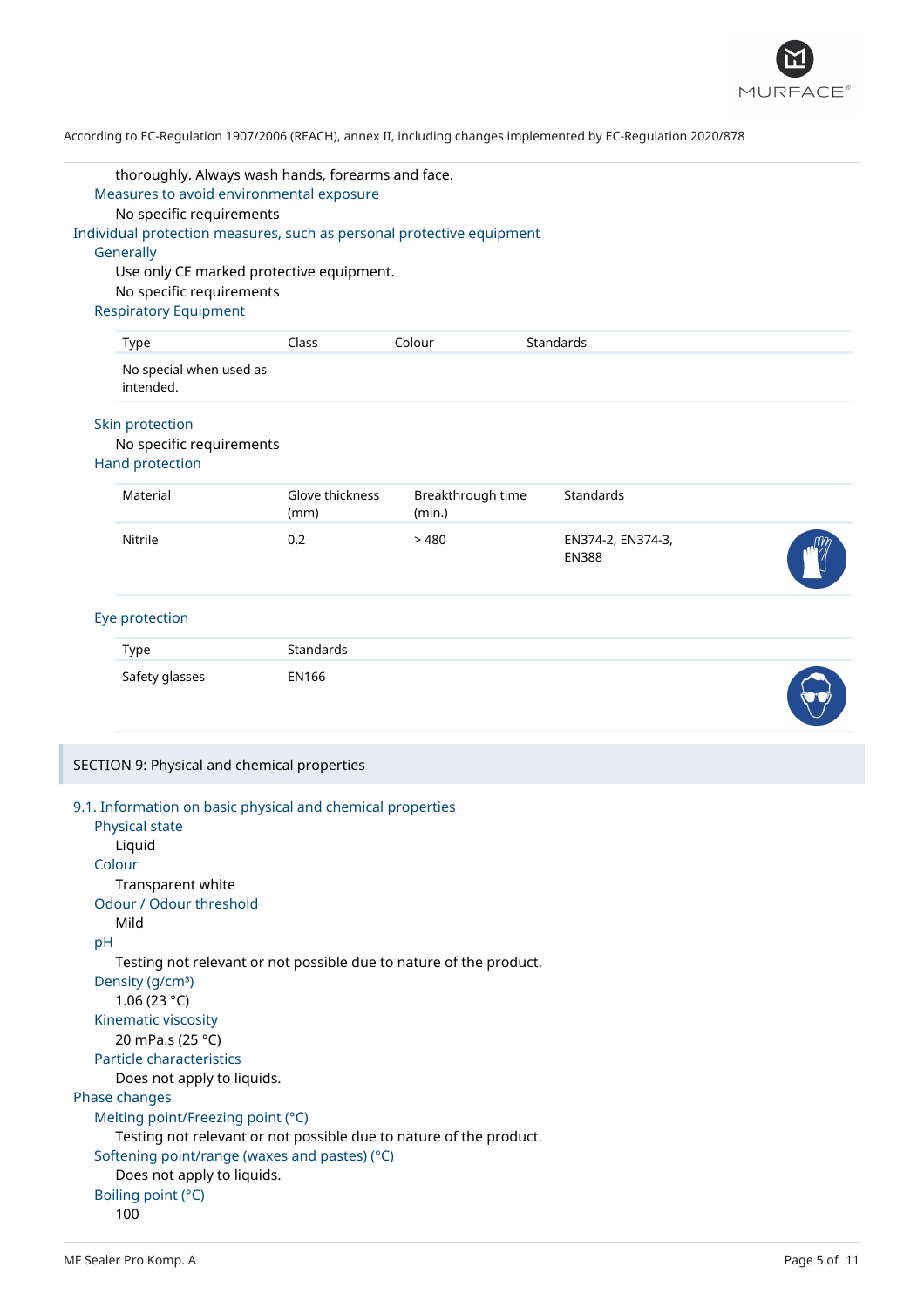

# Vapour pressure Testing not relevant or not possible due to nature of the product. Relative vapour density Testing not relevant or not possible due to nature of the product. Decomposition temperature (°C) Testing not relevant or not possible due to nature of the product. Data on fire and explosion hazards Flash point (°C) 61 Ignition (°C) Testing not relevant or not possible due to nature of the product. Auto flammability (°C) Testing not relevant or not possible due to nature of the product. Lower and upper explosion limit (% v/v) Testing not relevant or not possible due to nature of the product. **Solubility** Solubility in water Testing not relevant or not possible due to nature of the product. n-octanol/water coefficient Testing not relevant or not possible due to nature of the product. Solubility in fat (g/L) Testing not relevant or not possible due to nature of the product. 9.2. Other information Other physical and chemical parameters No data available SECTION 10: Stability and reactivity 10.1. Reactivity No data available 10.2. Chemical stability The product is stable under the conditions, noted in section 7 "Handling and storage". 10.3. Possibility of hazardous reactions No special 10.4. Conditions to avoid No special

#### 10.5. Incompatible materials

Strong acids, strong bases, strong oxidizing agents, and strong reducing agents.

# 10.6. Hazardous decomposition products

The product is not degraded when used as specified in section 1.

## SECTION 11: Toxicological information

# 11.1. Information on hazard classes as defined in Regulation (EC) No 1272/2008 Acute toxicity

| Product/substance | 2-butoxyethanol; ethylene glycol monobutyl ether; 2-butoxyethanol; ethylene glycol monobutyl<br>ether; butyl cellosolve |
|-------------------|-------------------------------------------------------------------------------------------------------------------------|
| Test method       |                                                                                                                         |
| <b>Species</b>    | Rat                                                                                                                     |
| Route of exposure | Oral                                                                                                                    |
| Test              | LD50                                                                                                                    |
| Result            | $615$ mg/kg                                                                                                             |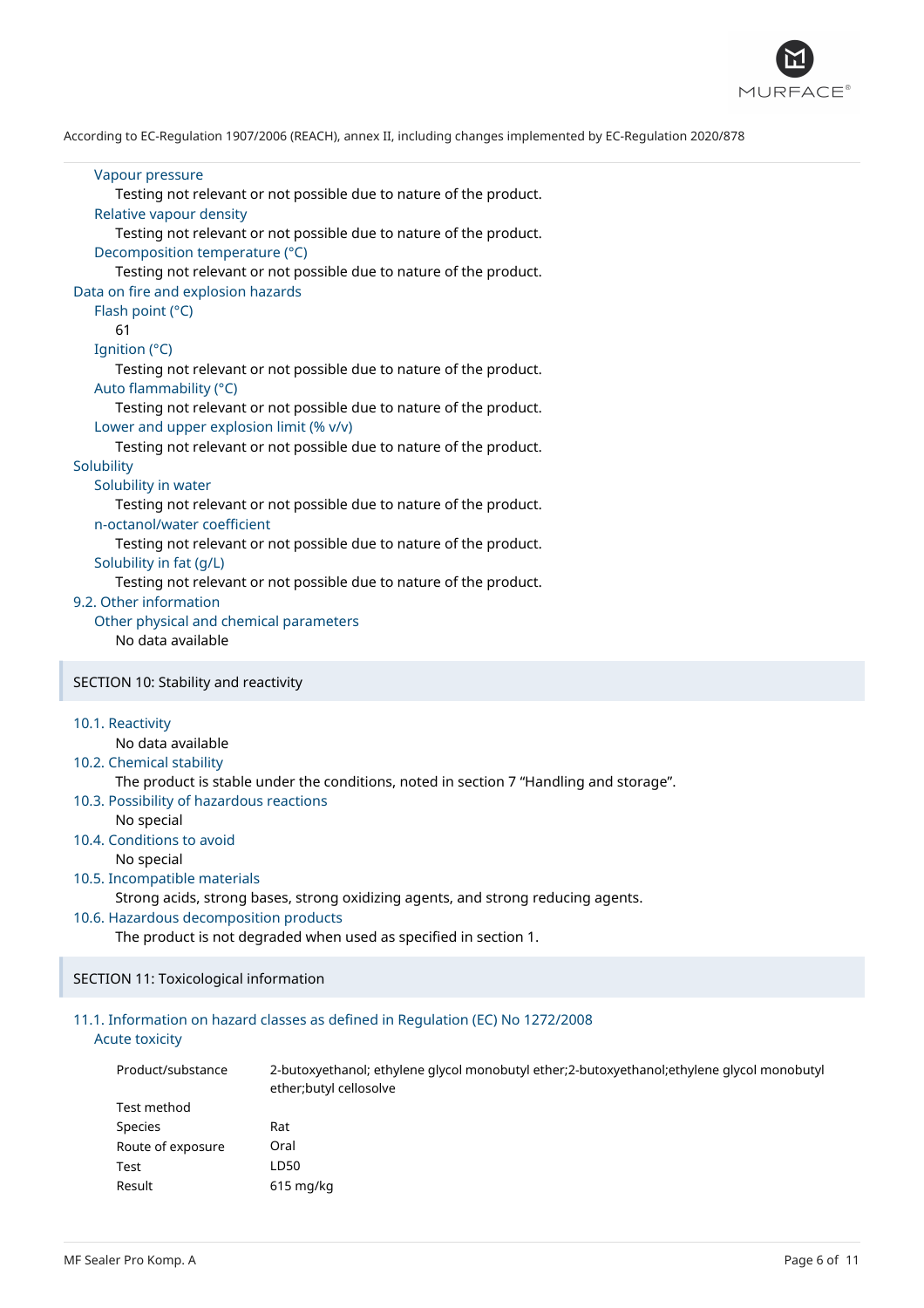

| Other information                                                                                                                                                                                                                                                                                   |                                                                                                                                                                                                                                                                                                                                                                                                                                                                                                                                                                                                                                           |
|-----------------------------------------------------------------------------------------------------------------------------------------------------------------------------------------------------------------------------------------------------------------------------------------------------|-------------------------------------------------------------------------------------------------------------------------------------------------------------------------------------------------------------------------------------------------------------------------------------------------------------------------------------------------------------------------------------------------------------------------------------------------------------------------------------------------------------------------------------------------------------------------------------------------------------------------------------------|
| Product/substance                                                                                                                                                                                                                                                                                   | 2-butoxyethanol; ethylene glycol monobutyl ether;2-butoxyethanol;ethylene glycol monobutyl<br>ether;butyl cellosolve                                                                                                                                                                                                                                                                                                                                                                                                                                                                                                                      |
| Test method                                                                                                                                                                                                                                                                                         |                                                                                                                                                                                                                                                                                                                                                                                                                                                                                                                                                                                                                                           |
| Species                                                                                                                                                                                                                                                                                             | Rabbit                                                                                                                                                                                                                                                                                                                                                                                                                                                                                                                                                                                                                                    |
| Route of exposure                                                                                                                                                                                                                                                                                   | Dermal                                                                                                                                                                                                                                                                                                                                                                                                                                                                                                                                                                                                                                    |
| Test                                                                                                                                                                                                                                                                                                | LD50                                                                                                                                                                                                                                                                                                                                                                                                                                                                                                                                                                                                                                      |
| Result                                                                                                                                                                                                                                                                                              | 405 mg/kg                                                                                                                                                                                                                                                                                                                                                                                                                                                                                                                                                                                                                                 |
| Other information                                                                                                                                                                                                                                                                                   |                                                                                                                                                                                                                                                                                                                                                                                                                                                                                                                                                                                                                                           |
| Product/substance                                                                                                                                                                                                                                                                                   | 2-butoxyethanol; ethylene glycol monobutyl ether;2-butoxyethanol;ethylene glycol monobutyl<br>ether;butyl cellosolve                                                                                                                                                                                                                                                                                                                                                                                                                                                                                                                      |
| Test method                                                                                                                                                                                                                                                                                         | <b>OECD 401</b>                                                                                                                                                                                                                                                                                                                                                                                                                                                                                                                                                                                                                           |
| Species                                                                                                                                                                                                                                                                                             | Rat                                                                                                                                                                                                                                                                                                                                                                                                                                                                                                                                                                                                                                       |
| Route of exposure                                                                                                                                                                                                                                                                                   | Inhalation                                                                                                                                                                                                                                                                                                                                                                                                                                                                                                                                                                                                                                |
| Test                                                                                                                                                                                                                                                                                                | $LC50$ (gas)                                                                                                                                                                                                                                                                                                                                                                                                                                                                                                                                                                                                                              |
| Result                                                                                                                                                                                                                                                                                              | $2,2$ mg/L                                                                                                                                                                                                                                                                                                                                                                                                                                                                                                                                                                                                                                |
| Other information                                                                                                                                                                                                                                                                                   |                                                                                                                                                                                                                                                                                                                                                                                                                                                                                                                                                                                                                                           |
| Skin corrosion/irritation<br>Serious eye damage/irritation<br>Causes serious eye irritation.<br>Respiratory sensitisation<br>Skin sensitisation<br>Germ cell mutagenicity<br>Carcinogenicity<br>Reproductive toxicity<br>STOT-single exposure<br>STOT-repeated exposure<br><b>Aspiration hazard</b> | Based on available data, the classification criteria are not met.<br>Based on available data, the classification criteria are not met.<br>Based on available data, the classification criteria are not met.<br>Based on available data, the classification criteria are not met.<br>Based on available data, the classification criteria are not met.<br>Based on available data, the classification criteria are not met.<br>Based on available data, the classification criteria are not met.<br>Based on available data, the classification criteria are not met.<br>Based on available data, the classification criteria are not met. |
| 11.2. Information on other hazards<br>Long term effects<br>exposure.<br><b>Endocrine disrupting properties</b><br>No special<br>Other information                                                                                                                                                   | Irritation effects: This product contains substances, which may cause irritation upon exposure to skin, eyes or<br>lungs. Exposure may result in an increased absorption potential of other hazardous substances at the area of<br>2-butoxyethanol; ethylene glycol monobutyl ether;2-butoxyethanol;ethylene glycol monobutyl ether;butyl<br>cellosolve has been classified by IARC as a group 3 carcinogen.                                                                                                                                                                                                                              |

SECTION 12: Ecological information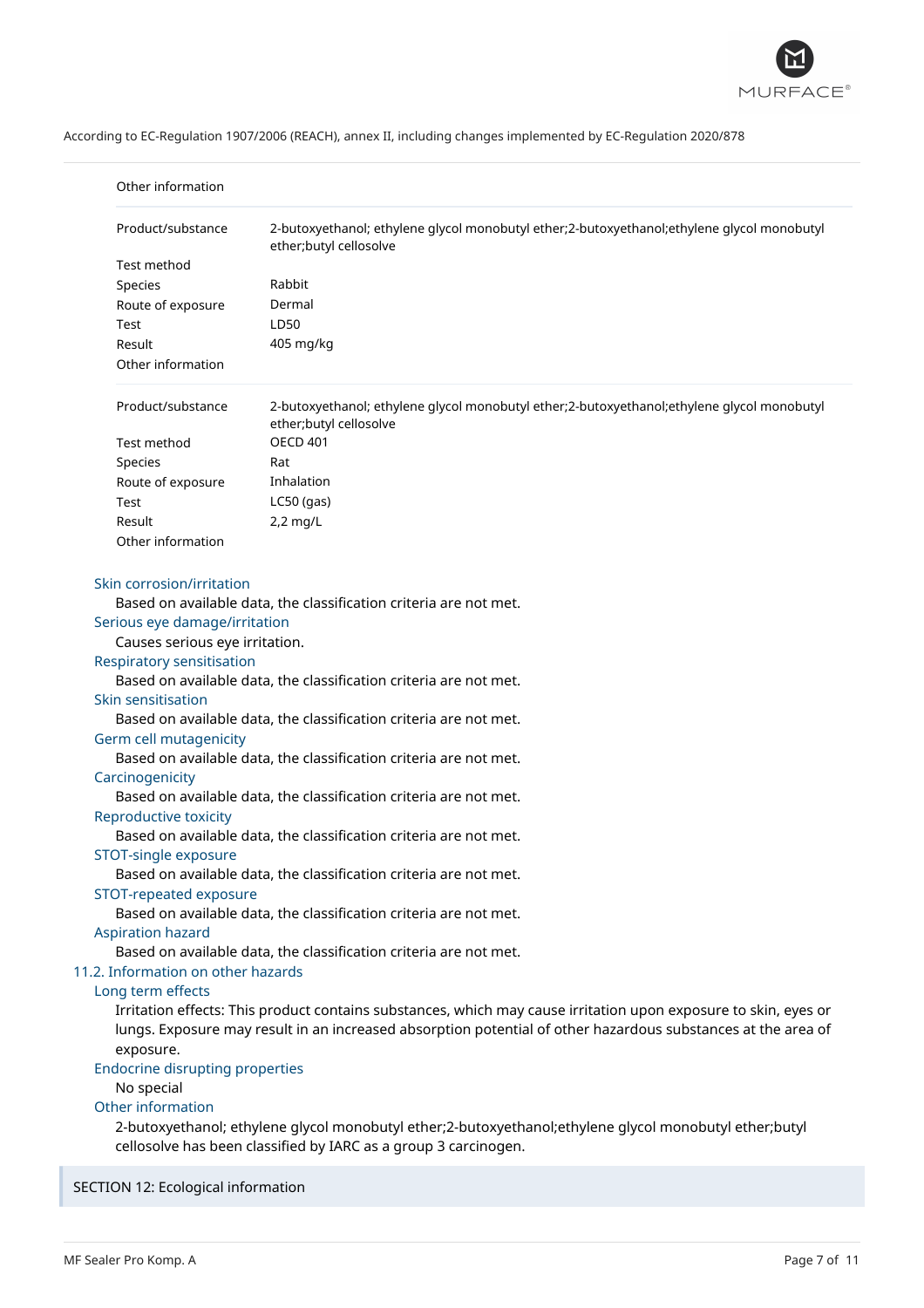

# 12.1. Toxicity

| Product/substance | 2-butoxyethanol; ethylene glycol monobutyl ether;2-butoxyethanol;ethylene glycol monobutyl<br>ether;butyl cellosolve |
|-------------------|----------------------------------------------------------------------------------------------------------------------|
| Test method       |                                                                                                                      |
| Species           | Fish                                                                                                                 |
| Compartment       |                                                                                                                      |
| Duration          | 96 hours                                                                                                             |
| Test              | <b>LC50</b>                                                                                                          |
| Result            | 1474 mg/L                                                                                                            |
| Other information |                                                                                                                      |
| Product/substance | 2-butoxyethanol; ethylene glycol monobutyl ether;2-butoxyethanol;ethylene glycol monobutyl<br>ether;butyl cellosolve |
| Test method       |                                                                                                                      |
| Species           | Crustacean                                                                                                           |
| Compartment       |                                                                                                                      |
| Duration          | 48 hours                                                                                                             |
| Test              | <b>EC50</b>                                                                                                          |
| Result            | 1550 mg/L                                                                                                            |
| Other information |                                                                                                                      |
| Product/substance | 2-butoxyethanol; ethylene glycol monobutyl ether;2-butoxyethanol;ethylene glycol monobutyl<br>ether;butyl cellosolve |
| Test method       |                                                                                                                      |
| Species           | Algae                                                                                                                |
| Compartment       |                                                                                                                      |
| Duration          | 72 hours                                                                                                             |
| Test              | <b>EC50</b>                                                                                                          |
| Result            | 1840 mg/L                                                                                                            |
| Other information |                                                                                                                      |

# 12.2. Persistence and degradability

| Product/substance | 2-butoxyethanol; ethylene glycol monobutyl ether; 2-butoxyethanol; ethylene glycol monobutyl<br>ether;butyl cellosolve |
|-------------------|------------------------------------------------------------------------------------------------------------------------|
| Biodegradable     | Yes                                                                                                                    |
| Test method       |                                                                                                                        |
| Result            |                                                                                                                        |

# 12.3. Bioaccumulative potential

| Product/substance | 2-butoxyethanol; ethylene glycol monobutyl ether; 2-butoxyethanol; ethylene glycol monobutyl<br>ether; butyl cellosolve |
|-------------------|-------------------------------------------------------------------------------------------------------------------------|
| Test method       |                                                                                                                         |
| Potential         | Yes                                                                                                                     |
| bioaccumulation   |                                                                                                                         |
| LogPow            | No data available                                                                                                       |
| <b>BCF</b>        | 0,81                                                                                                                    |
| Other information |                                                                                                                         |

# 12.4. Mobility in soil

# No data available

# 12.5. Results of PBT and vPvB assessment

This mixture/product does not contain any substances considered to meet the criteria classifying them as PBT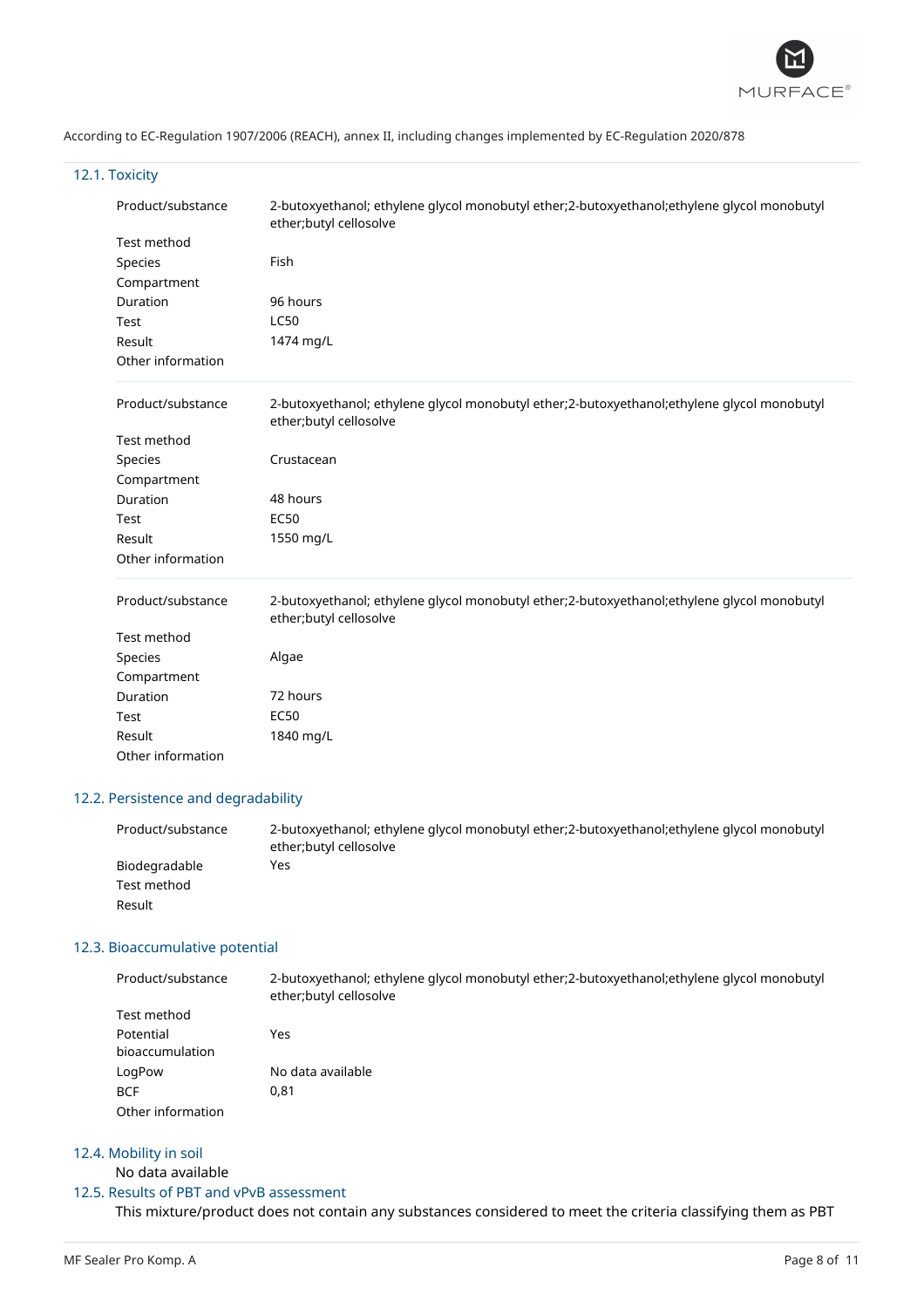

and/or vPvB. 12.6. Endocrine disrupting properties No special 12.7. Other adverse effects No special SECTION 13: Disposal considerations 13.1. Waste treatment methods Product is not covered by regulations on dangerous waste. Dispose of contents/container to an approved waste disposal plant. Regulation (EU) No 1357/2014 of 18 December 2014 on waste. EWC code 15 01 02 Plastic packaging 17 02 03 Plastic 17 09 04 Mixed construction and demolition wastes other than those mentioned in 17 09 01, 17 09 02 and 17 09 03 08 01 12 Waste paint and varnish other than those mentioned in 08 01 11 Specific labelling Not applicable Contaminated packing Packaging containing residues of the product must be disposed of similarly to the product. SECTION 14: Transport information 14.1. - 14.4. Not dangerous goods according to ADR, IATA and IMDG. ADR/RID Not applicable IMDG Not applicable MARINE POLLUTANT No IATA Not applicable 14.5. Environmental hazards Not applicable 14.6. Special precautions for user Not applicable 14.7. Maritime transport in bulk according to IMO instruments No data available SECTION 15: Regulatory information

#### 15.1. Safety, health and environmental regulations/legislation specific for the substance or mixture Restrictions for application

Restricted to professional users.

Pregnant women and women breastfeeding must not be exposed to this product. The risk, and possible technical precautions or design of the workplace needed to eliminate exposure, must be considered.

# Demands for specific education

# No specific requirements

SEVESO - Categories / dangerous substances

Not applicable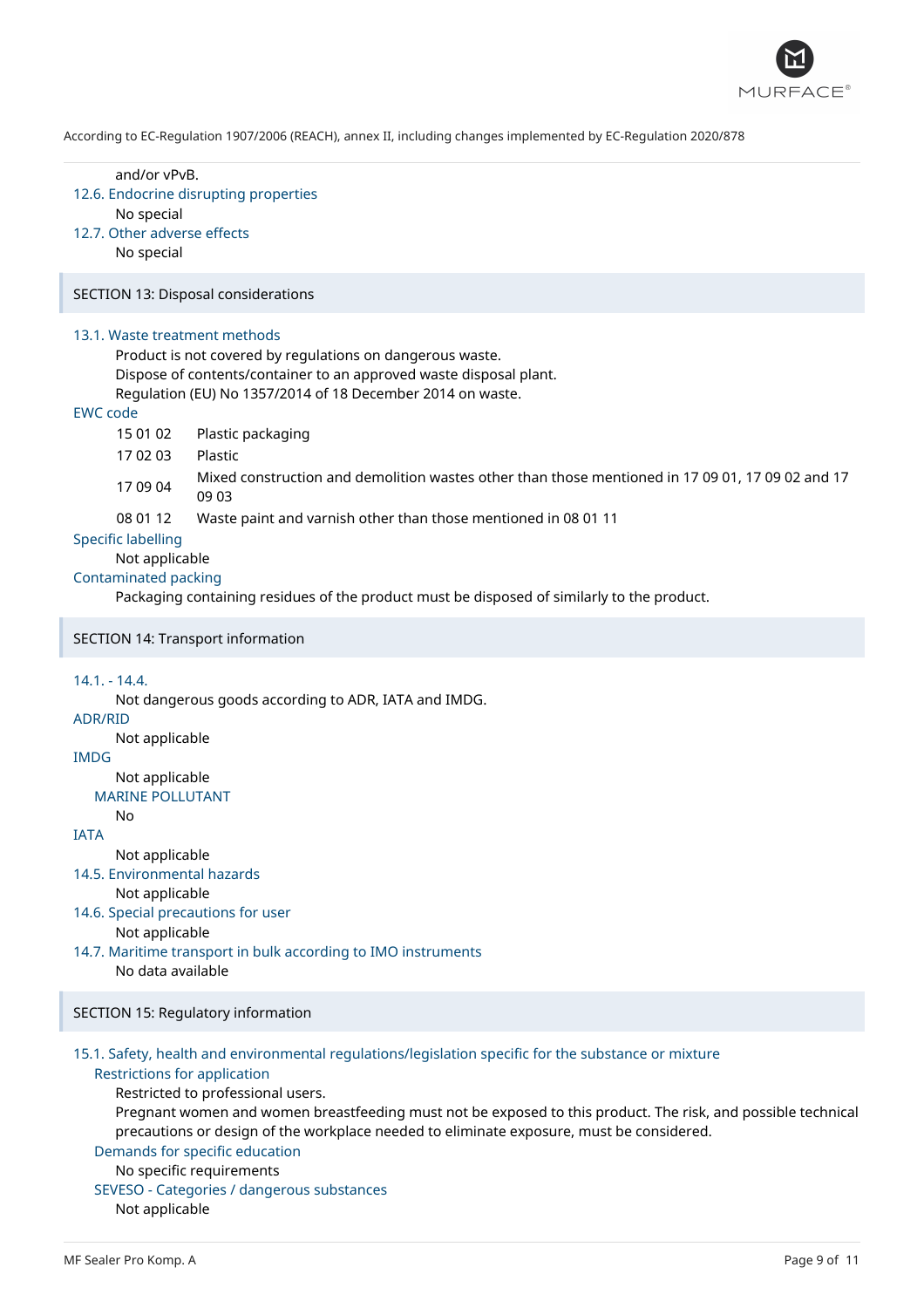

| <b>Additional information</b><br>Not applicable<br><b>Sources</b><br>The Health and Safety at Work etc. Act 1974 Regulations 2013.<br>Regulation (EU) No 1357/2014 of 18 December 2014 on waste.<br>CLP Regulation (EC) No 1272/2008, as retained and amended in UK law.<br>EC-Regulation 1907/2006 (REACH), as amended by UK REACH Regulations SI 2019/758<br>15.2. Chemical safety assessment<br>No                                                                                                                                                                                                                                                                                                                                                                                                                                                                                                                                                                                                                                                                                                                                                                                                                                                                                                                                                                                                                                                                                                                                                                                                                                                                                                                                                                                                                                                                                                                                                                                                                                                                                                                                                               |
|---------------------------------------------------------------------------------------------------------------------------------------------------------------------------------------------------------------------------------------------------------------------------------------------------------------------------------------------------------------------------------------------------------------------------------------------------------------------------------------------------------------------------------------------------------------------------------------------------------------------------------------------------------------------------------------------------------------------------------------------------------------------------------------------------------------------------------------------------------------------------------------------------------------------------------------------------------------------------------------------------------------------------------------------------------------------------------------------------------------------------------------------------------------------------------------------------------------------------------------------------------------------------------------------------------------------------------------------------------------------------------------------------------------------------------------------------------------------------------------------------------------------------------------------------------------------------------------------------------------------------------------------------------------------------------------------------------------------------------------------------------------------------------------------------------------------------------------------------------------------------------------------------------------------------------------------------------------------------------------------------------------------------------------------------------------------------------------------------------------------------------------------------------------------|
| SECTION 16: Other information                                                                                                                                                                                                                                                                                                                                                                                                                                                                                                                                                                                                                                                                                                                                                                                                                                                                                                                                                                                                                                                                                                                                                                                                                                                                                                                                                                                                                                                                                                                                                                                                                                                                                                                                                                                                                                                                                                                                                                                                                                                                                                                                       |
| Full text of H-phrases as mentioned in section 3<br>H302, Harmful if swallowed.<br>H312, Harmful in contact with skin.<br>H315, Causes skin irritation.<br>H319, Causes serious eye irritation.<br>H332, Harmful if inhaled.<br>Abbreviations and acronyms<br>ADN = European Provisions concerning the International Carriage of Dangerous Goods by Inland Waterway<br>ADR = The European Agreement concerning the International Carriage of Dangerous Goods by Road<br>ATE = Acute Toxicity Estimate<br><b>BCF</b> = Bioconcentration Factor<br><b>CAS = Chemical Abstracts Service</b><br>CE = Conformité Européenne<br>CLP = Classification, Labelling and Packaging Regulation [Regulation (EC) No. 1272/2008]<br>CSA = Chemical Safety Assessment<br><b>CSR = Chemical Safety Report</b><br><b>DMEL = Derived Minimal Effect Level</b><br>DNEL = Derived No Effect Level<br>EINECS = European Inventory of Existing Commercial chemical Substances<br>ES = Exposure Scenario<br>EUH statement = CLP-specific Hazard statement<br>EWC = European Waste Catalogue<br>GHS = Globally Harmonized System of Classification and Labelling of Chemicals<br>IARC = International Agency for Research on Cancer (IARC)<br><b>IATA = International Air Transport Association</b><br><b>IBC</b> = Intermediate Bulk Container<br><b>IMDG = International Maritime Dangerous Goods</b><br>LogPow = logarithm of the octanol/water partition coefficient<br>MARPOL = International Convention for the Prevention of Pollution From Ships, 1973 as modified by the Protocol<br>of 1978. ("Marpol" = marine pollution)<br>OECD = Organisation for Economic Co-operation and Development<br>PBT = Persistent, Bioaccumulative and Toxic<br><b>PNEC = Predicted No Effect Concentration</b><br>RID = The Regulations concerning the International Carriage of Dangerous Goods by Rail<br><b>RRN = REACH Registration Number</b><br>SCL = A specific concentration limit.<br>SVHC = Substances of Very High Concern<br>STOT-RE = Specific Target Organ Toxicity - Repeated Exposure<br>STOT-SE = Specific Target Organ Toxicity - Single Exposure<br>TWA = Time weighted average |
| <b>UN = United Nations</b><br>UVCB = Complex hydrocarbon substance                                                                                                                                                                                                                                                                                                                                                                                                                                                                                                                                                                                                                                                                                                                                                                                                                                                                                                                                                                                                                                                                                                                                                                                                                                                                                                                                                                                                                                                                                                                                                                                                                                                                                                                                                                                                                                                                                                                                                                                                                                                                                                  |